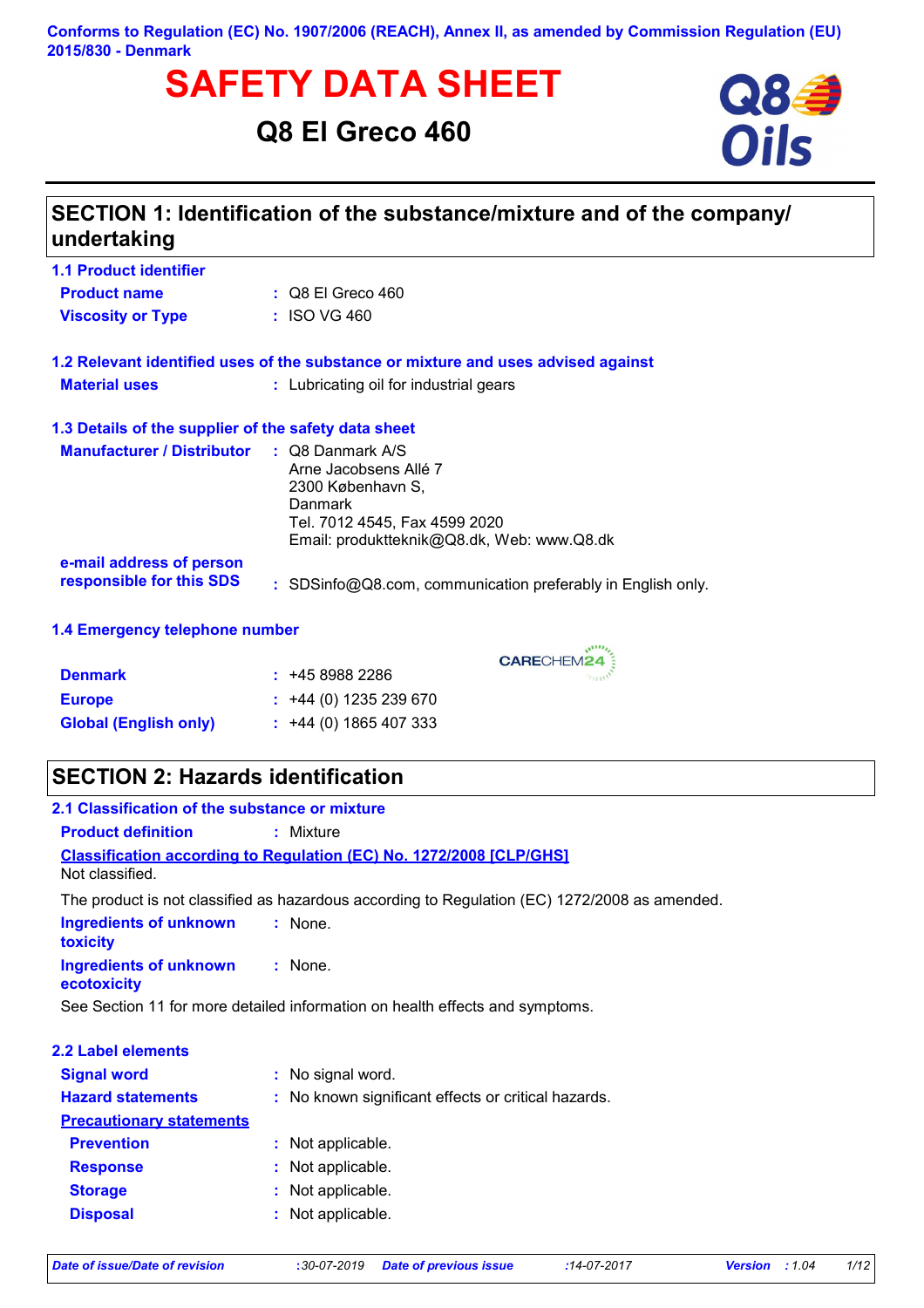# **SECTION 2: Hazards identification**

| <b>Supplemental label</b><br>elements                                                                                                                           | : Contains Molybdenum trioxide, reaction products with bis [O,O-bis (2-ethylhexyl)]<br>hydrogen dithiophosphate. May produce an allergic reaction. Safety data sheet<br>available on request. |  |  |  |  |
|-----------------------------------------------------------------------------------------------------------------------------------------------------------------|-----------------------------------------------------------------------------------------------------------------------------------------------------------------------------------------------|--|--|--|--|
| <b>Annex XVII - Restrictions</b><br>on the manufacture,<br>placing on the market and<br>use of certain dangerous<br>substances, mixtures and<br><b>articles</b> | : Not applicable.                                                                                                                                                                             |  |  |  |  |
| <b>Special packaging requirements</b>                                                                                                                           |                                                                                                                                                                                               |  |  |  |  |
| <b>Containers to be fitted</b><br>with child-resistant<br>fastenings                                                                                            | : Not applicable.                                                                                                                                                                             |  |  |  |  |
| <b>Tactile warning of danger</b>                                                                                                                                | : Not applicable.                                                                                                                                                                             |  |  |  |  |
| <b>2.3 Other hazards</b>                                                                                                                                        |                                                                                                                                                                                               |  |  |  |  |

### **Other hazards which do : not result in classification** : Prolonged or repeated contact may dry skin and cause irritation.

# **SECTION 3: Composition/information on ingredients**

| <b>3.2 Mixtures</b><br>Mixture               |                                                                                         |            |                                               |             |              |
|----------------------------------------------|-----------------------------------------------------------------------------------------|------------|-----------------------------------------------|-------------|--------------|
| <b>Product/ingredient name</b>               | <b>Identifiers</b>                                                                      | ℅          | <b>Regulation (EC) No.</b><br>1272/2008 [CLP] | <b>Type</b> | <b>Notes</b> |
| Residual oils (petroleum),<br>I hvdrotreated | REACH #:<br>01-2119489287-22<br>EC: 265-160-8<br>CAS: 64742-57-0<br>Index: 649-470-00-4 | l≥25 - ≤50 | Not classified.                               | $[2]$       |              |

The mineral oils in the product contain < 3% DMSO extract (IP 346).

There are no additional ingredients present which, within the current knowledge of the supplier and in the concentrations applicable, are classified as hazardous to health or the environment, are PBTs, vPvBs or Substances of equivalent concern, or have been assigned a workplace exposure limit and hence require reporting in this section.

Type

[1] Substance classified with a health or environmental hazard

[2] Substance with a workplace exposure limit

[3] Substance meets the criteria for PBT according to Regulation (EC) No. 1907/2006, Annex XIII

[4] Substance meets the criteria for vPvB according to Regulation (EC) No. 1907/2006, Annex XIII

[5] Substance of equivalent concern

[6] Additional disclosure due to company policy

Occupational exposure limits, if available, are listed in Section 8.

# **SECTION 4: First aid measures**

| 4.1 Description of first aid measures |                                                                                                                                                                                                                                                                                                                                                           |
|---------------------------------------|-----------------------------------------------------------------------------------------------------------------------------------------------------------------------------------------------------------------------------------------------------------------------------------------------------------------------------------------------------------|
| <b>Eye contact</b>                    | : Immediately flush eyes with plenty of water, occasionally lifting the upper and lower<br>eyelids. Check for and remove any contact lenses. Get medical attention.                                                                                                                                                                                       |
| <b>Inhalation</b>                     | : Remove victim to fresh air and keep at rest in a position comfortable for breathing.<br>Get medical attention if symptoms occur.                                                                                                                                                                                                                        |
| <b>Skin contact</b>                   | : Wash skin thoroughly with soap and water or use recognized skin cleanser.<br>Remove contaminated clothing and shoes. Get medical attention if symptoms occur.                                                                                                                                                                                           |
| <b>Ingestion</b>                      | : Wash out mouth with water. Remove victim to fresh air and keep at rest in a<br>position comfortable for breathing. If material has been swallowed and the exposed<br>person is conscious, give small quantities of water to drink. Do not induce vomiting<br>unless directed to do so by medical personnel. Get medical attention if symptoms<br>occur. |
| <b>Protection of first-aiders</b>     | : No action shall be taken involving any personal risk or without suitable training.                                                                                                                                                                                                                                                                      |
| Date of issue/Date of revision        | $:30 - 07 - 2019$<br><b>Date of previous issue</b><br>2/12<br>$:14 - 07 - 2017$<br>:1.04<br><b>Version</b>                                                                                                                                                                                                                                                |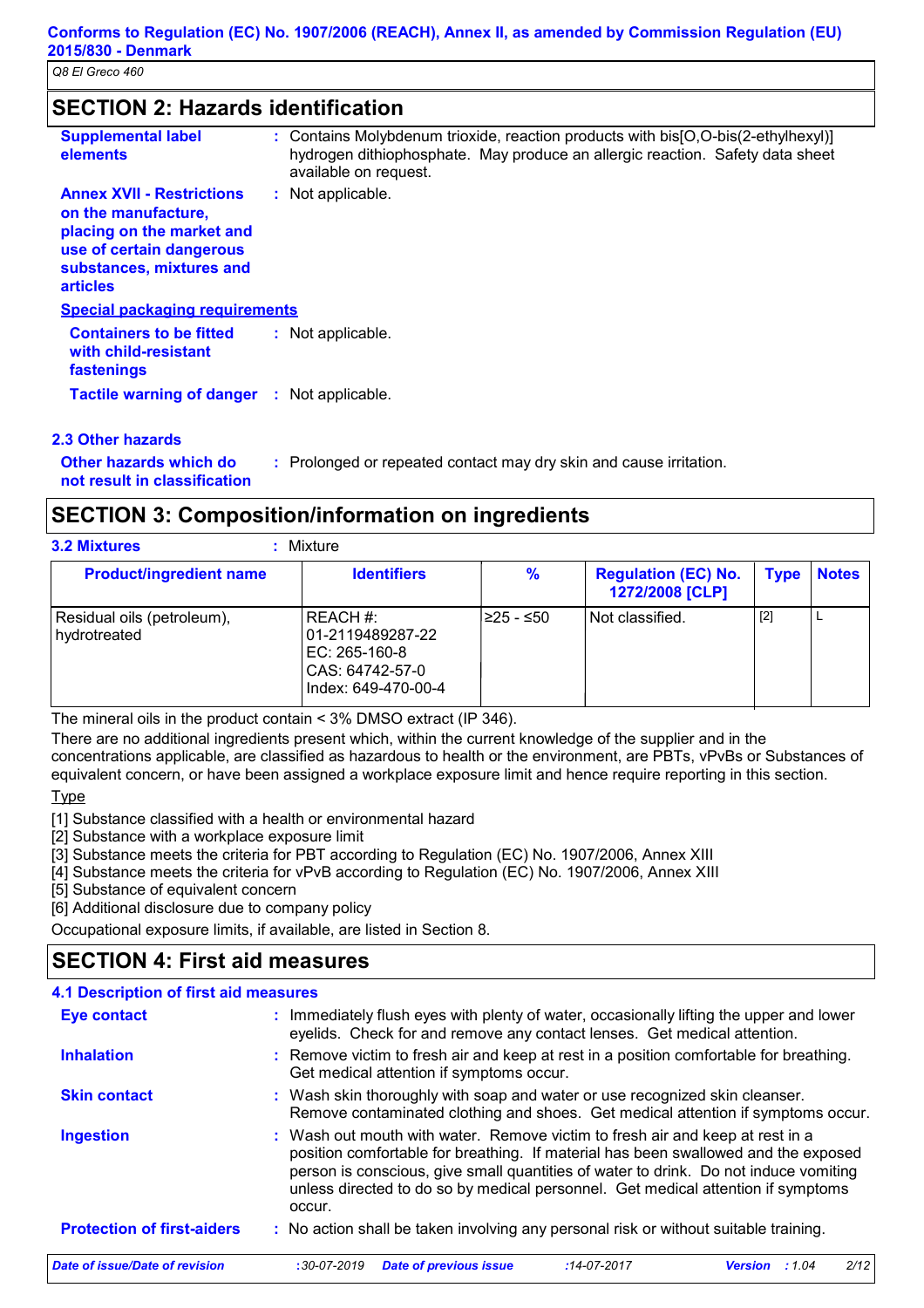# **SECTION 4: First aid measures**

|                                                 | 4.2 Most important symptoms and effects, both acute and delayed                                                                |  |  |
|-------------------------------------------------|--------------------------------------------------------------------------------------------------------------------------------|--|--|
| Over-exposure signs/symptoms                    |                                                                                                                                |  |  |
| <b>Eye contact</b>                              | : No specific data.                                                                                                            |  |  |
| <b>Inhalation</b>                               | : No specific data.                                                                                                            |  |  |
| <b>Skin contact</b>                             | : Adverse symptoms may include the following:<br>irritation<br>dryness<br>cracking                                             |  |  |
| <b>Ingestion</b>                                | : No specific data.                                                                                                            |  |  |
|                                                 | 4.3 Indication of any immediate medical attention and special treatment needed                                                 |  |  |
| <b>Notes to physician</b>                       | : Treat symptomatically. Contact poison treatment specialist immediately if large<br>quantities have been ingested or inhaled. |  |  |
| <b>Specific treatments</b>                      | : No specific treatment.                                                                                                       |  |  |
| <b>SECTION 5: Firefighting measures</b>         |                                                                                                                                |  |  |
| 5.1 Extinguishing media                         |                                                                                                                                |  |  |
| <b>Suitable extinguishing</b><br>media          | : Use dry chemical, $CO2$ , alcohol-resistant foam or water spray (fog).                                                       |  |  |
| <b>Unsuitable extinguishing</b><br>media        | : Do not use water jet.                                                                                                        |  |  |
|                                                 | 5.2 Special hazards arising from the substance or mixture                                                                      |  |  |
| <b>Hazards from the</b><br>substance or mixture | : In a fire or if heated, a pressure increase will occur and the container may burst.                                          |  |  |
| <b>Hazardous combustion</b><br>products         | Decomposition products may include the following materials:<br>carbon dioxide<br>carbon monoxide                               |  |  |

| <b>5.3 Advice for firefighters</b>                       |                                                                                                                                                                                                                                                                                                                                                                       |
|----------------------------------------------------------|-----------------------------------------------------------------------------------------------------------------------------------------------------------------------------------------------------------------------------------------------------------------------------------------------------------------------------------------------------------------------|
| <b>Special protective actions</b><br>for fire-fighters   | : Promptly isolate the scene by removing all persons from the vicinity of the incident if<br>there is a fire. No action shall be taken involving any personal risk or without<br>suitable training.                                                                                                                                                                   |
| <b>Special protective</b><br>equipment for fire-fighters | : Fire-fighters should wear appropriate protective equipment and self-contained<br>breathing apparatus (SCBA) with a full face-piece operated in positive pressure<br>mode. Clothing for fire-fighters (including helmets, protective boots and gloves)<br>conforming to European standard EN 469 will provide a basic level of protection for<br>chemical incidents. |

# **SECTION 6: Accidental release measures**

|                                         |   | 6.1 Personal precautions, protective equipment and emergency procedures                                                                                                                                                                                                              |
|-----------------------------------------|---|--------------------------------------------------------------------------------------------------------------------------------------------------------------------------------------------------------------------------------------------------------------------------------------|
| For non-emergency<br>personnel          |   | : No action shall be taken involving any personal risk or without suitable training.<br>Evacuate surrounding areas. Keep unnecessary and unprotected personnel from<br>entering. Do not touch or walk through spilled material. Put on appropriate<br>personal protective equipment. |
| For emergency responders                | ÷ | If specialized clothing is required to deal with the spillage, take note of any<br>information in Section 8 on suitable and unsuitable materials. See also the<br>information in "For non-emergency personnel".                                                                      |
| <b>6.2 Environmental</b><br>precautions |   | : Avoid dispersal of spilled material and runoff and contact with soil, waterways,<br>drains and sewers. Inform the relevant authorities if the product has caused<br>environmental pollution (sewers, waterways, soil or air).                                                      |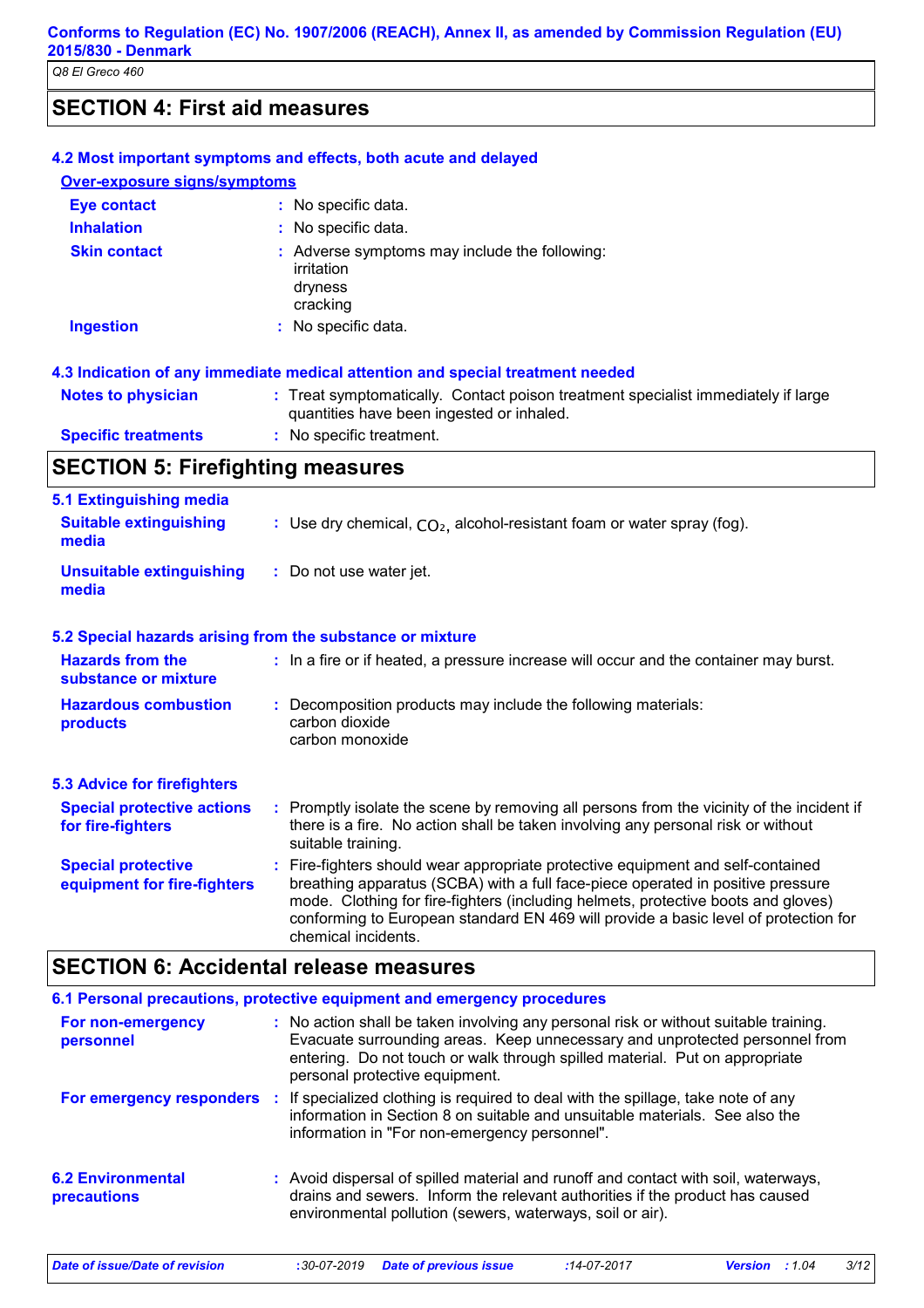# **SECTION 6: Accidental release measures**

|                                                  | 6.3 Methods and materials for containment and cleaning up                                                                                                                                                                                                                                                                                                                                                                                                                      |
|--------------------------------------------------|--------------------------------------------------------------------------------------------------------------------------------------------------------------------------------------------------------------------------------------------------------------------------------------------------------------------------------------------------------------------------------------------------------------------------------------------------------------------------------|
| <b>Small spill</b>                               | : Stop leak if without risk. Move containers from spill area. Dilute with water and mop<br>up if water-soluble. Alternatively, or if water-insoluble, absorb with an inert dry<br>material and place in an appropriate waste disposal container. Dispose of via a<br>licensed waste disposal contractor.                                                                                                                                                                       |
| Large spill                                      | : Stop leak if without risk. Move containers from spill area. Prevent entry into sewers,<br>water courses, basements or confined areas. Wash spillages into an effluent<br>treatment plant or proceed as follows. Contain and collect spillage with non-<br>combustible, absorbent material e.g. sand, earth, vermiculite or diatomaceous earth<br>and place in container for disposal according to local regulations. Dispose of via a<br>licensed waste disposal contractor. |
| <b>6.4 Reference to other</b><br><b>sections</b> | : See Section 1 for emergency contact information.<br>See Section 8 for information on appropriate personal protective equipment.<br>See Section 13 for additional waste treatment information.                                                                                                                                                                                                                                                                                |

# **SECTION 7: Handling and storage**

The information in this section contains generic advice and guidance. The list of Identified Uses in Section 1 should be consulted for any available use-specific information provided in the Exposure Scenario(s).

### **7.1 Precautions for safe handling**

| <b>Protective measures</b>                              | : Put on appropriate personal protective equipment (see Section 8).                                                                                                                                                                                                                                                                                           |
|---------------------------------------------------------|---------------------------------------------------------------------------------------------------------------------------------------------------------------------------------------------------------------------------------------------------------------------------------------------------------------------------------------------------------------|
| <b>Advice on general</b><br><b>occupational hygiene</b> | : Eating, drinking and smoking should be prohibited in areas where this material is<br>handled, stored and processed. Workers should wash hands and face before<br>eating, drinking and smoking. Remove contaminated clothing and protective<br>equipment before entering eating areas. See also Section 8 for additional<br>information on hygiene measures. |

### **7.2 Conditions for safe storage, including any incompatibilities**

Store in accordance with local regulations. Store in original container protected from direct sunlight in a dry, cool and well-ventilated area, away from incompatible materials (see Section 10) and food and drink. Keep container tightly closed and sealed until ready for use. Containers that have been opened must be carefully resealed and kept upright to prevent leakage. Do not store in unlabeled containers. Use appropriate containment to avoid environmental contamination. See Section 10 for incompatible materials before handling or use.

| 7.3 Specific end use(s)    |                  |
|----------------------------|------------------|
| <b>Recommendations</b>     | : Not available. |
| Industrial sector specific | : Not available. |
| <b>solutions</b>           |                  |

# **SECTION 8: Exposure controls/personal protection**

The information in this section contains generic advice and guidance. Information is provided based on typical anticipated uses of the product. Additional measures might be required for bulk handling or other uses that could significantly increase worker exposure or environmental releases.

### **8.1 Control parameters**

### **Occupational exposure limits**

| <b>Product/ingredient name</b><br>Residual oils (petroleum), hydrotreated<br><b>Recommended monitoring</b><br>procedures |  | <b>Exposure limit values</b><br><b>Working Environment Authority (Denmark, 10/2012).</b><br>TWA: 1 mg/m <sup>3</sup> 8 hours. Form: mist and particles |  |
|--------------------------------------------------------------------------------------------------------------------------|--|--------------------------------------------------------------------------------------------------------------------------------------------------------|--|
|                                                                                                                          |  |                                                                                                                                                        |  |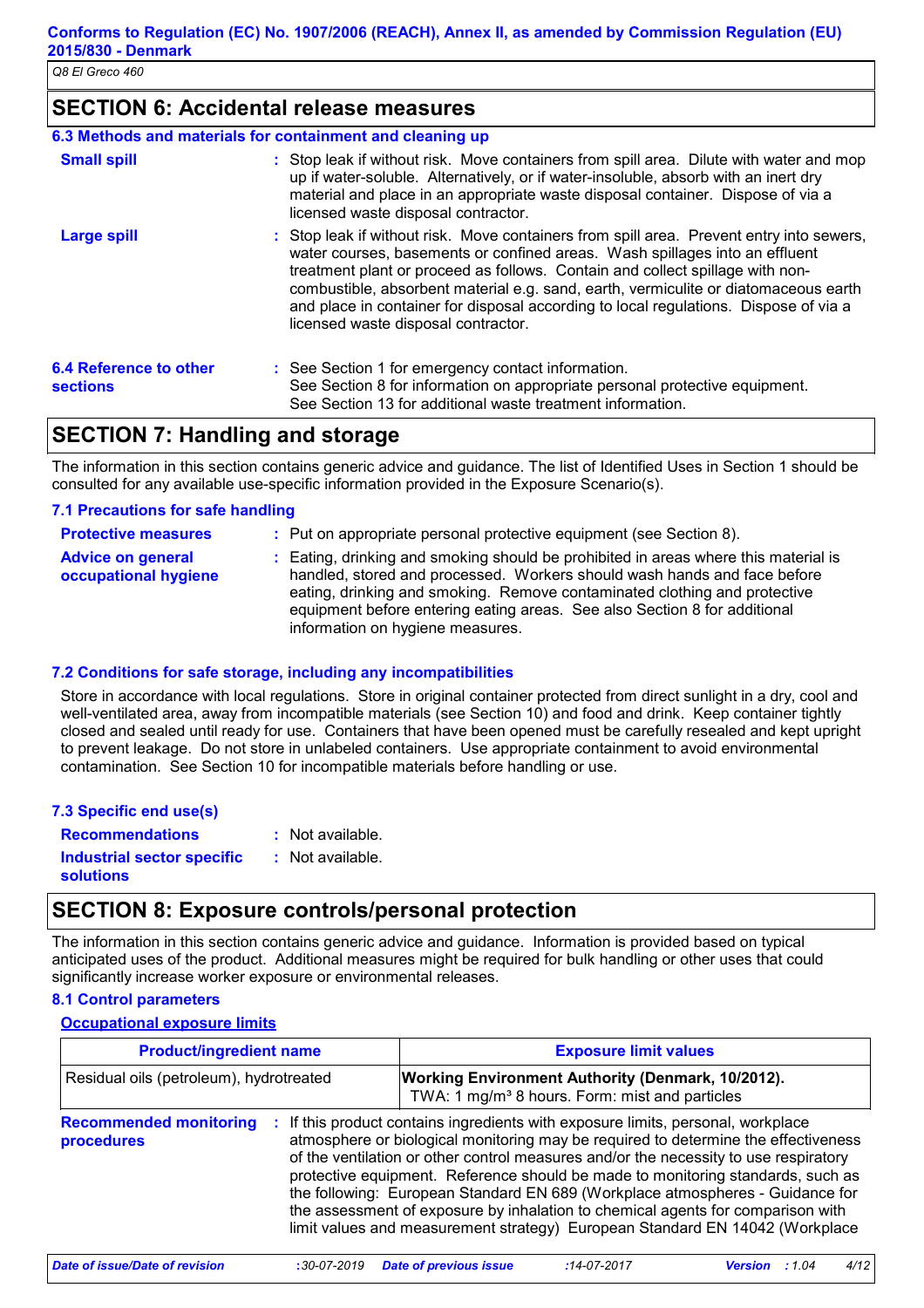**Conforms to Regulation (EC) No. 1907/2006 (REACH), Annex II, as amended by Commission Regulation (EU) 2015/830 - Denmark**

*Q8 El Greco 460*

# **SECTION 8: Exposure controls/personal protection**

|                                                   | atmospheres - Guide for the application and use of procedures for the assessment<br>of exposure to chemical and biological agents) European Standard EN 482<br>(Workplace atmospheres - General requirements for the performance of procedures<br>for the measurement of chemical agents) Reference to national guidance<br>documents for methods for the determination of hazardous substances will also be<br>required. |
|---------------------------------------------------|---------------------------------------------------------------------------------------------------------------------------------------------------------------------------------------------------------------------------------------------------------------------------------------------------------------------------------------------------------------------------------------------------------------------------|
| <b>DNELS/DMELS</b><br>No DNELs/DMELs available.   |                                                                                                                                                                                                                                                                                                                                                                                                                           |
| <b>PNECs</b><br>No PNECs available.               |                                                                                                                                                                                                                                                                                                                                                                                                                           |
| <b>8.2 Exposure controls</b>                      |                                                                                                                                                                                                                                                                                                                                                                                                                           |
| <b>Appropriate engineering</b><br><b>controls</b> | : Good general ventilation should be sufficient to control worker exposure to airborne<br>contaminants.                                                                                                                                                                                                                                                                                                                   |
| <b>Individual protection measures</b>             |                                                                                                                                                                                                                                                                                                                                                                                                                           |
| <b>Hygiene measures</b>                           | : Wash hands, forearms and face thoroughly after handling chemical products,<br>before eating, smoking and using the lavatory and at the end of the working period.<br>Appropriate techniques should be used to remove potentially contaminated clothing.<br>Wash contaminated clothing before reusing. Ensure that eyewash stations and<br>safety showers are close to the workstation location.                         |
| <b>Eye/face protection</b>                        | : Safety eyewear complying with an approved standard should be used when a risk<br>assessment indicates this is necessary to avoid exposure to liquid splashes, mists,<br>gases or dusts. If contact is possible, the following protection should be worn,<br>unless the assessment indicates a higher degree of protection: safety glasses with<br>side-shields.                                                         |
| <b>Skin protection</b>                            |                                                                                                                                                                                                                                                                                                                                                                                                                           |
| <b>Hand protection</b>                            | : Chemical-resistant, impervious gloves complying with an approved standard should<br>be worn at all times when handling chemical products if a risk assessment indicates<br>this is necessary. Wear suitable gloves tested to EN374. Recommended: $\leq 1$<br>hour (breakthrough time): nitrile rubber 0.17 mm.                                                                                                          |
| <b>Body protection</b>                            | : Personal protective equipment for the body should be selected based on the task<br>being performed and the risks involved and should be approved by a specialist<br>before handling this product.                                                                                                                                                                                                                       |
| <b>Other skin protection</b>                      | : Appropriate footwear and any additional skin protection measures should be<br>selected based on the task being performed and the risks involved and should be<br>approved by a specialist before handling this product.                                                                                                                                                                                                 |
| <b>Respiratory protection</b>                     | : Based on the hazard and potential for exposure, select a respirator that meets the<br>appropriate standard or certification. Respirators must be used according to a<br>respiratory protection program to ensure proper fitting, training, and other important<br>aspects of use. Recommended: Boiling point > 65 °C: A1; Boiling point < 65 °C:<br>AX1; Hot material: A1P2.                                            |
| <b>Environmental exposure</b><br>controls         | : Emissions from ventilation or work process equipment should be checked to<br>ensure they comply with the requirements of environmental protection legislation.<br>In some cases, fume scrubbers, filters or engineering modifications to the process<br>equipment will be necessary to reduce emissions to acceptable levels.                                                                                           |

# **SECTION 9: Physical and chemical properties**

### **9.1 Information on basic physical and chemical properties**

| <b>Appearance</b>     |                          |
|-----------------------|--------------------------|
| <b>Physical state</b> | : Liquid. [Oily liquid.] |
| <b>Appearance</b>     | $:$ Clear.               |
| <b>Color</b>          | : Brown. Green.          |
| <b>Odor</b>           | $:$ Slight               |
| <b>Odor threshold</b> | $:$ Not available.       |
|                       |                          |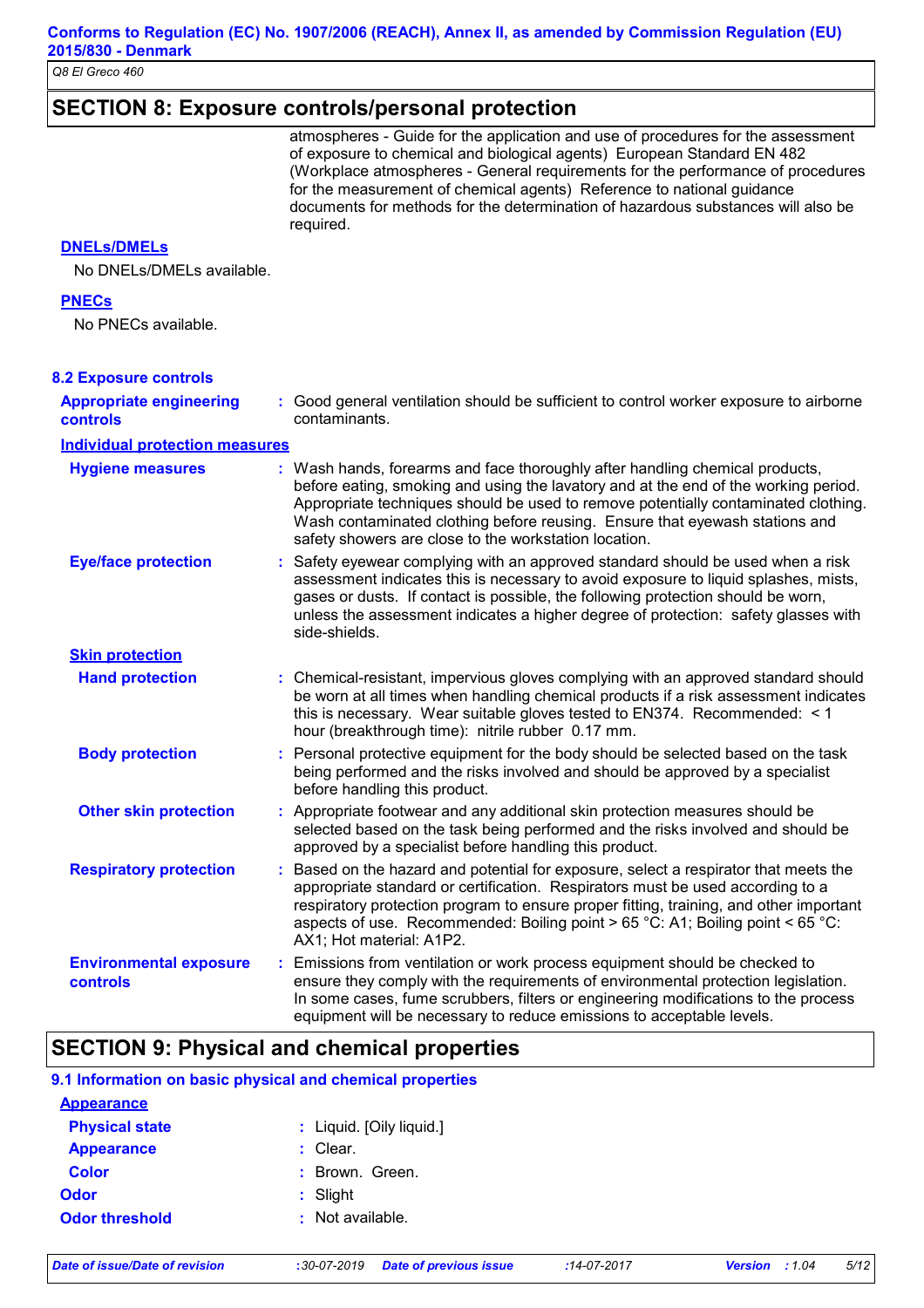# **SECTION 9: Physical and chemical properties**

| рH                                                                | : Not available.                                                  |
|-------------------------------------------------------------------|-------------------------------------------------------------------|
| <b>Melting point/freezing point</b>                               | $: < 18^{\circ}$ C                                                |
| <b>Initial boiling point and</b><br>boiling range                 | $: >300^{\circ}C$                                                 |
| <b>Flash point</b>                                                | : Open cup: >220°C [ASTM D92.]                                    |
| <b>Evaporation rate</b>                                           | : Not available.                                                  |
| <b>Flammability (solid, gas)</b>                                  | : Not applicable.                                                 |
| <b>Upper/lower flammability or</b><br>explosive limits            | : Not available.                                                  |
| <b>Vapor pressure</b>                                             | $:$ <0.01 kPa [room temperature]                                  |
| <b>Vapor density</b>                                              | : Not available.                                                  |
| <b>Density</b>                                                    | : $0.87$ g/cm <sup>3</sup> [15°C]                                 |
| <b>Solubility(ies)</b>                                            | : Insoluble in the following materials: cold water and hot water. |
| <b>Partition coefficient: n-octanol/: Not available.</b><br>water |                                                                   |
| <b>Auto-ignition temperature</b>                                  | $: >300^{\circ}C$                                                 |
| <b>Decomposition temperature</b>                                  | : >300°C                                                          |
| <b>Viscosity (40°C)</b>                                           | : 460 cSt                                                         |
| Viscosity (100°C)                                                 | $: 42.2$ cSt                                                      |
| <b>Explosive properties</b>                                       | : Not applicable.                                                 |
| <b>Oxidizing properties</b>                                       | : Not applicable.                                                 |

### **9.2 Other information**

| <b>SECTION 10: Stability and reactivity</b>       |                                                                                                           |  |
|---------------------------------------------------|-----------------------------------------------------------------------------------------------------------|--|
| <b>10.1 Reactivity</b>                            | : No specific test data related to reactivity available for this product or its ingredients.              |  |
| <b>10.2 Chemical stability</b>                    | : The product is stable.                                                                                  |  |
| <b>10.3 Possibility of</b><br>hazardous reactions | : Under normal conditions of storage and use, hazardous reactions will not occur.                         |  |
| <b>10.4 Conditions to avoid</b>                   | : No specific data.                                                                                       |  |
| 10.5 Incompatible materials                       | Reactive or incompatible with the following materials:<br>Strong oxidizing materials                      |  |
| <b>10.6 Hazardous</b><br>decomposition products   | : Under normal conditions of storage and use, hazardous decomposition products<br>should not be produced. |  |

# **SECTION 11: Toxicological information**

| 11.1 Information on toxicological effects |                    |  |
|-------------------------------------------|--------------------|--|
| <b>Acute toxicity</b>                     |                    |  |
| <b>Conclusion/Summary</b>                 | : Not available.   |  |
| <b>Acute toxicity estimates</b>           |                    |  |
| Not available                             |                    |  |
| <b>Irritation/Corrosion</b>               |                    |  |
| <b>Conclusion/Summary</b>                 | $:$ Not available. |  |
| Sensitization                             |                    |  |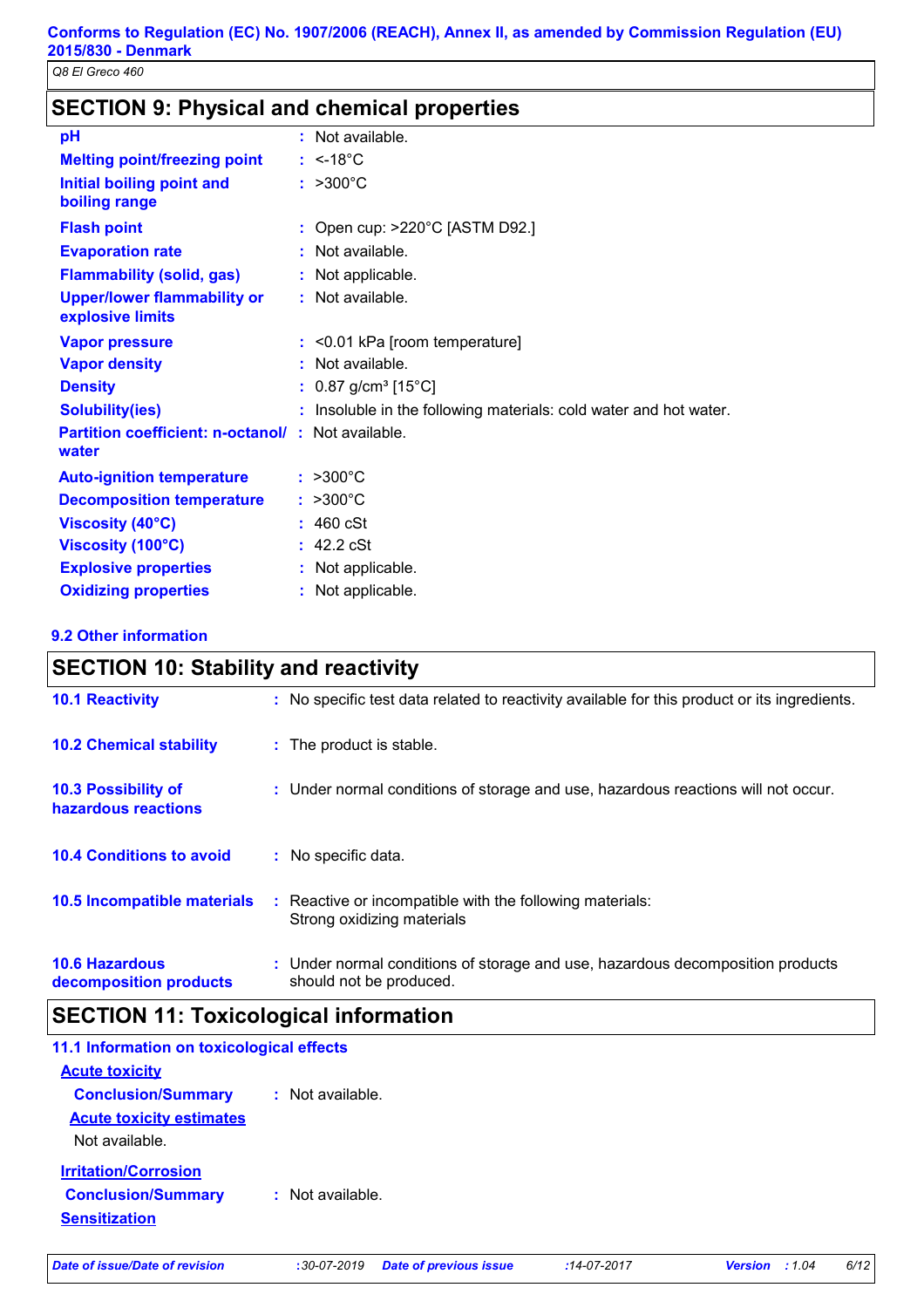# **SECTION 11: Toxicological information**

| <b>Conclusion/Summary</b>                                                   | : Not available.                                                                            |
|-----------------------------------------------------------------------------|---------------------------------------------------------------------------------------------|
| <b>Mutagenicity</b>                                                         |                                                                                             |
| <b>Conclusion/Summary</b>                                                   | : Not available.                                                                            |
| <b>Carcinogenicity</b>                                                      |                                                                                             |
| <b>Conclusion/Summary</b>                                                   | : Not available.                                                                            |
| <b>Reproductive toxicity</b>                                                |                                                                                             |
| <b>Conclusion/Summary</b>                                                   | : Not available.                                                                            |
| <b>Teratogenicity</b>                                                       |                                                                                             |
| <b>Conclusion/Summary</b>                                                   | : Not available.                                                                            |
| <b>Specific target organ toxicity (single exposure)</b>                     |                                                                                             |
| Not available.                                                              |                                                                                             |
|                                                                             |                                                                                             |
| <b>Specific target organ toxicity (repeated exposure)</b><br>Not available. |                                                                                             |
| <b>Aspiration hazard</b>                                                    |                                                                                             |
| Not available.                                                              |                                                                                             |
|                                                                             |                                                                                             |
| <b>Information on the likely</b>                                            | : Not available.                                                                            |
| routes of exposure                                                          |                                                                                             |
| <b>Potential acute health effects</b>                                       |                                                                                             |
| <b>Eye contact</b>                                                          | : No known significant effects or critical hazards.                                         |
| <b>Inhalation</b>                                                           | : No known significant effects or critical hazards.                                         |
| <b>Skin contact</b>                                                         | Defatting to the skin. May cause skin dryness and irritation.                               |
| <b>Ingestion</b>                                                            | : No known significant effects or critical hazards.                                         |
|                                                                             | Symptoms related to the physical, chemical and toxicological characteristics                |
| <b>Eye contact</b>                                                          | : No specific data.                                                                         |
| <b>Inhalation</b>                                                           | : No specific data.                                                                         |
| <b>Skin contact</b>                                                         | : Adverse symptoms may include the following:                                               |
|                                                                             | irritation                                                                                  |
|                                                                             | dryness                                                                                     |
|                                                                             | cracking                                                                                    |
| <b>Ingestion</b>                                                            | No specific data.                                                                           |
|                                                                             | Delayed and immediate effects and also chronic effects from short and long term exposure    |
| <b>Short term exposure</b>                                                  |                                                                                             |
| <b>Potential immediate</b>                                                  | : Not available.                                                                            |
| effects                                                                     |                                                                                             |
| <b>Potential delayed effects</b>                                            | : Not available.                                                                            |
| <b>Long term exposure</b>                                                   |                                                                                             |
| <b>Potential immediate</b>                                                  | : Not available.                                                                            |
| effects                                                                     |                                                                                             |
| <b>Potential delayed effects</b>                                            | : Not available.                                                                            |
| <b>Potential chronic health effects</b><br>Not available.                   |                                                                                             |
| <b>Conclusion/Summary</b>                                                   | : Not available.                                                                            |
| <b>General</b>                                                              | : Prolonged or repeated contact can defat the skin and lead to irritation, cracking and/    |
|                                                                             | or dermatitis.                                                                              |
| <b>Carcinogenicity</b>                                                      | : No known significant effects or critical hazards.                                         |
|                                                                             |                                                                                             |
| <b>Date of issue/Date of revision</b>                                       | 7/12<br>:30-07-2019<br><b>Date of previous issue</b><br>$:14 - 07 - 2017$<br>Version : 1.04 |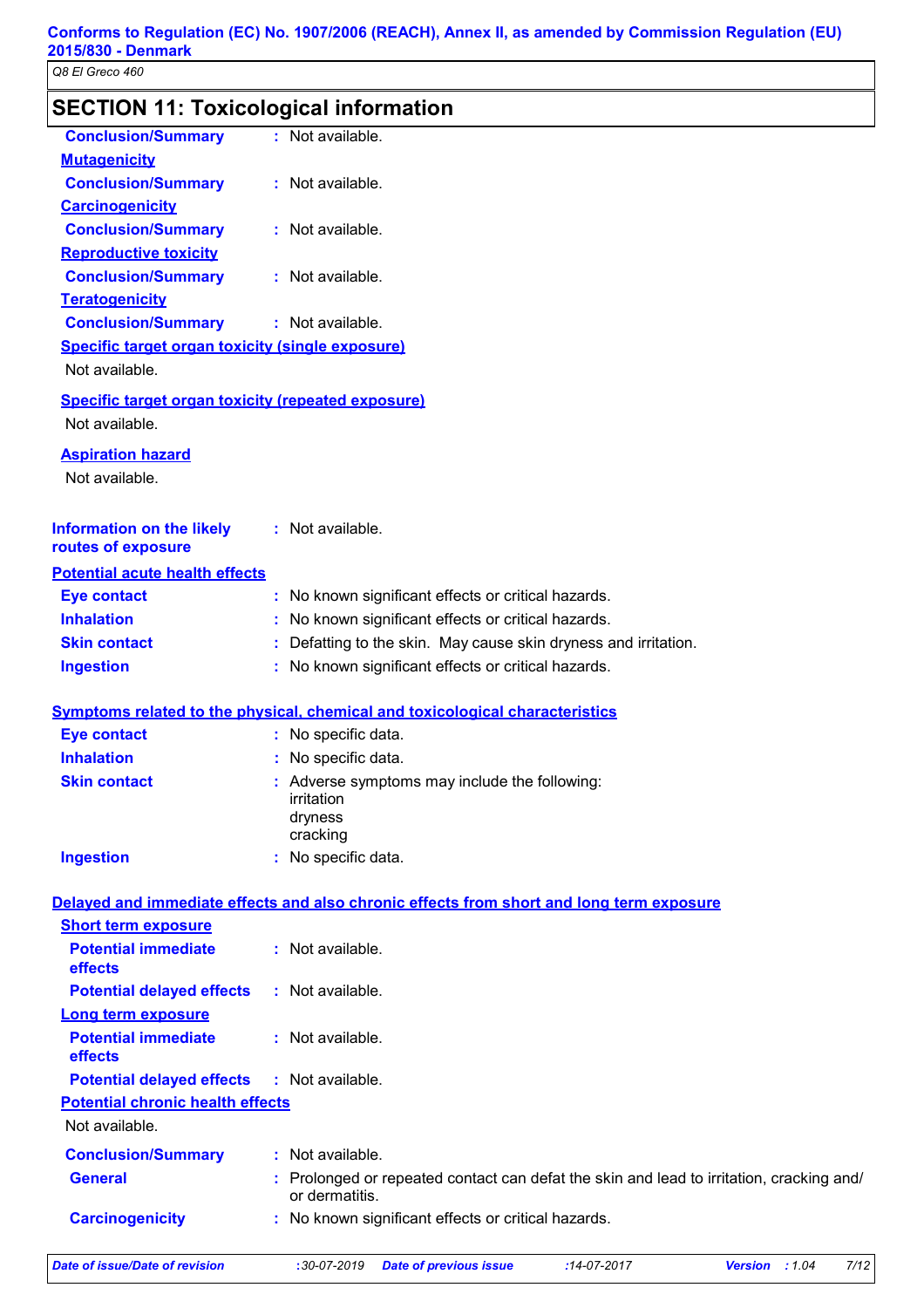| שט בו שופטט אט                                          |                                                     |
|---------------------------------------------------------|-----------------------------------------------------|
| <b>SECTION 11: Toxicological information</b>            |                                                     |
| <b>Mutagenicity</b>                                     | : No known significant effects or critical hazards. |
| <b>Teratogenicity</b>                                   | : No known significant effects or critical hazards. |
| <b>Developmental effects</b>                            | : No known significant effects or critical hazards. |
| <b>Fertility effects</b>                                | : No known significant effects or critical hazards. |
| <b>Other information</b>                                | : Not available.                                    |
| <b>SECTION 12: Ecological information</b>               |                                                     |
| <b>12.1 Toxicity</b>                                    |                                                     |
| <b>Conclusion/Summary</b>                               | : Not available.                                    |
| <b>12.2 Persistence and degradability</b>               |                                                     |
| <b>Conclusion/Summary</b>                               | : Not available.                                    |
| <b>12.3 Bioaccumulative potential</b>                   |                                                     |
| Not available.                                          |                                                     |
| 12.4 Mobility in soil                                   |                                                     |
| <b>Soil/water partition</b><br><b>coefficient (Koc)</b> | : Not available.                                    |
| <b>Mobility</b>                                         | : Not available.                                    |
| 12.5 Results of PBT and vPvB assessment                 |                                                     |
| <b>PBT</b>                                              | : Not applicable.                                   |
| <b>vPvB</b>                                             | : Not applicable.                                   |
| <b>12.6 Other adverse effects</b>                       | : No known significant effects or critical hazards. |

# **SECTION 13: Disposal considerations**

The information in this section contains generic advice and guidance. The list of Identified Uses in Section 1 should be consulted for any available use-specific information provided in the Exposure Scenario(s).

## **13.1 Waste treatment methods**

### **Hazardous waste :** Yes. **Methods of disposal : Product** The generation of waste should be avoided or minimized wherever possible. Disposal of this product, solutions and any by-products should at all times comply with the requirements of environmental protection and waste disposal legislation and any regional local authority requirements. Dispose of surplus and nonrecyclable products via a licensed waste disposal contractor. Waste should not be disposed of untreated to the sewer unless fully compliant with the requirements of all authorities with jurisdiction.

**European waste catalogue (EWC)**

| <b>Waste code</b>                                                                                                                                                                                                                                                         |                                                                                                                                                                                                          | <b>Waste designation</b> |                       |  |      |  |  |
|---------------------------------------------------------------------------------------------------------------------------------------------------------------------------------------------------------------------------------------------------------------------------|----------------------------------------------------------------------------------------------------------------------------------------------------------------------------------------------------------|--------------------------|-----------------------|--|------|--|--|
| 13 02 05*                                                                                                                                                                                                                                                                 | mineral-based non-chlorinated engine, gear and lubricating oils                                                                                                                                          |                          |                       |  |      |  |  |
| <b>Packaging</b>                                                                                                                                                                                                                                                          |                                                                                                                                                                                                          |                          |                       |  |      |  |  |
| <b>Methods of disposal</b>                                                                                                                                                                                                                                                | : The generation of waste should be avoided or minimized wherever possible. Waste<br>packaging should be recycled. Incineration or landfill should only be considered<br>when recycling is not feasible. |                          |                       |  |      |  |  |
| : This material and its container must be disposed of in a safe way. Empty containers<br><b>Special precautions</b><br>or liners may retain some product residues. Avoid dispersal of spilled material and<br>runoff and contact with soil, waterways, drains and sewers. |                                                                                                                                                                                                          |                          |                       |  |      |  |  |
| Date of issue/Date of revision                                                                                                                                                                                                                                            | <b>Date of previous issue</b><br>$:30-07-2019$                                                                                                                                                           | $:14 - 07 - 2017$        | <b>Version</b> : 1.04 |  | 8/12 |  |  |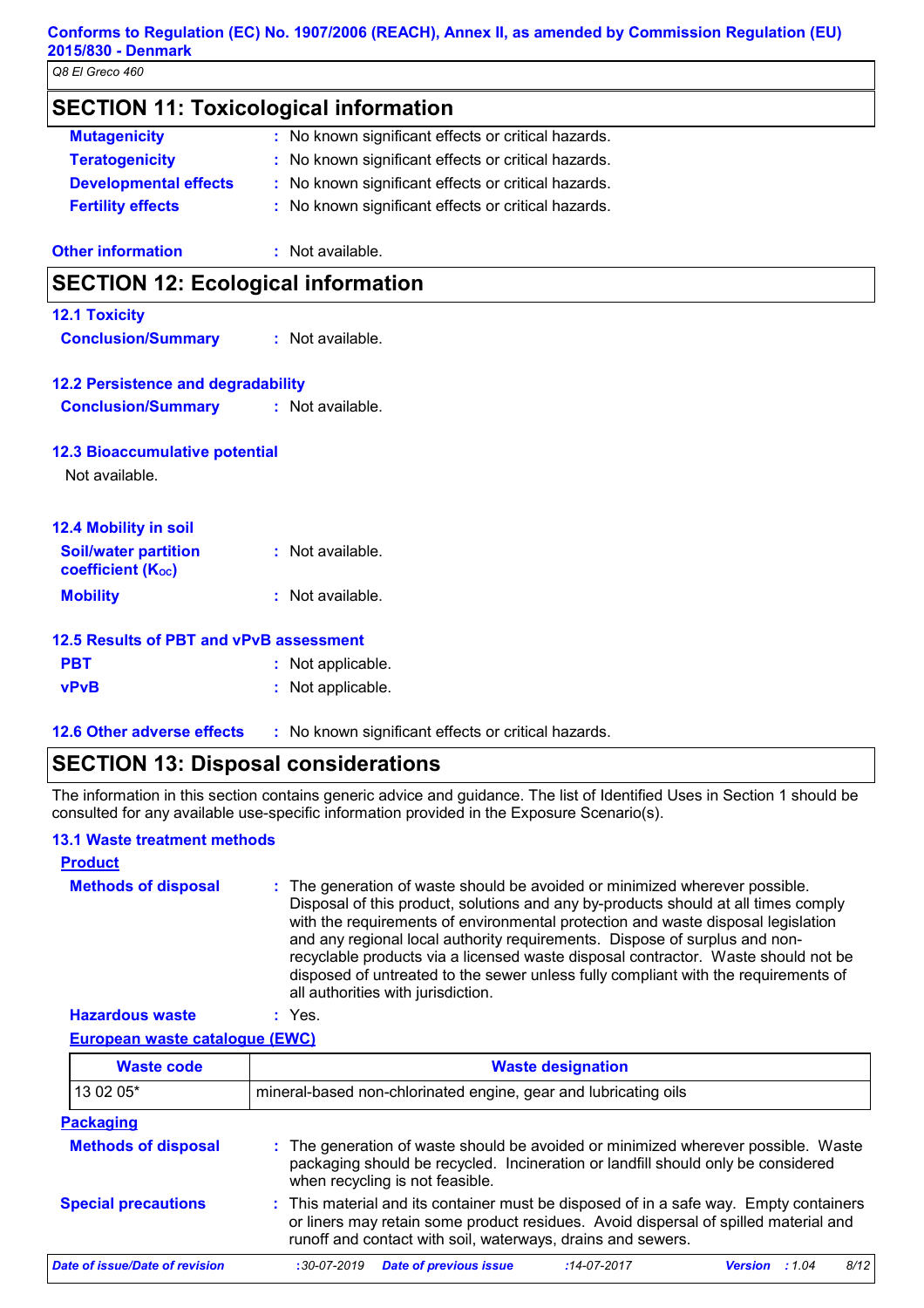# **SECTION 14: Transport information**

|                                           | <b>ADR/RID</b> | <b>ADN</b>     | <b>IMDG</b>    | <b>IATA</b>    |
|-------------------------------------------|----------------|----------------|----------------|----------------|
| 14.1 UN number                            | Not regulated. | Not regulated. | Not regulated. | Not regulated. |
| 14.2 UN proper<br>shipping name           | $\blacksquare$ |                |                |                |
| <b>14.3 Transport</b><br>hazard class(es) | ۰              |                |                |                |
| 14.4 Packing<br>group                     |                |                |                |                |
| 14.5<br><b>Environmental</b><br>hazards   | No.            | No.            | No.            | No.            |

**user**

**14.6 Special precautions for Transport within user's premises:** always transport in closed containers that are **:** upright and secure. Ensure that persons transporting the product know what to do in the event of an accident or spillage.

**14.7 Transport in bulk according to Annex II of MARPOL and the IBC Code**

# **SECTION 15: Regulatory information**

**15.1 Safety, health and environmental regulations/legislation specific for the substance or mixture EU Regulation (EC) No. 1907/2006 (REACH)**

**Annex XIV - List of substances subject to authorization**

**:** Not available.

### **Annex XIV**

None of the components are listed.

**Substances of very high concern**

None of the components are listed.

**Annex XVII - Restrictions** : Not applicable.

**on the manufacture, placing on the market and use of certain dangerous substances,**

**mixtures and articles**

### **Other EU regulations**

**Ozone depleting substances (1005/2009/EU)**

Not listed.

### **Prior Informed Consent (PIC) (649/2012/EU)**

Not listed.

### **Seveso Directive**

This product is not controlled under the Seveso Directive.

| <b>National regulations</b>           |           |  |
|---------------------------------------|-----------|--|
| <b>Product registration</b><br>number | : 4039528 |  |
| <b>MAL-code</b>                       | $: 00-1$  |  |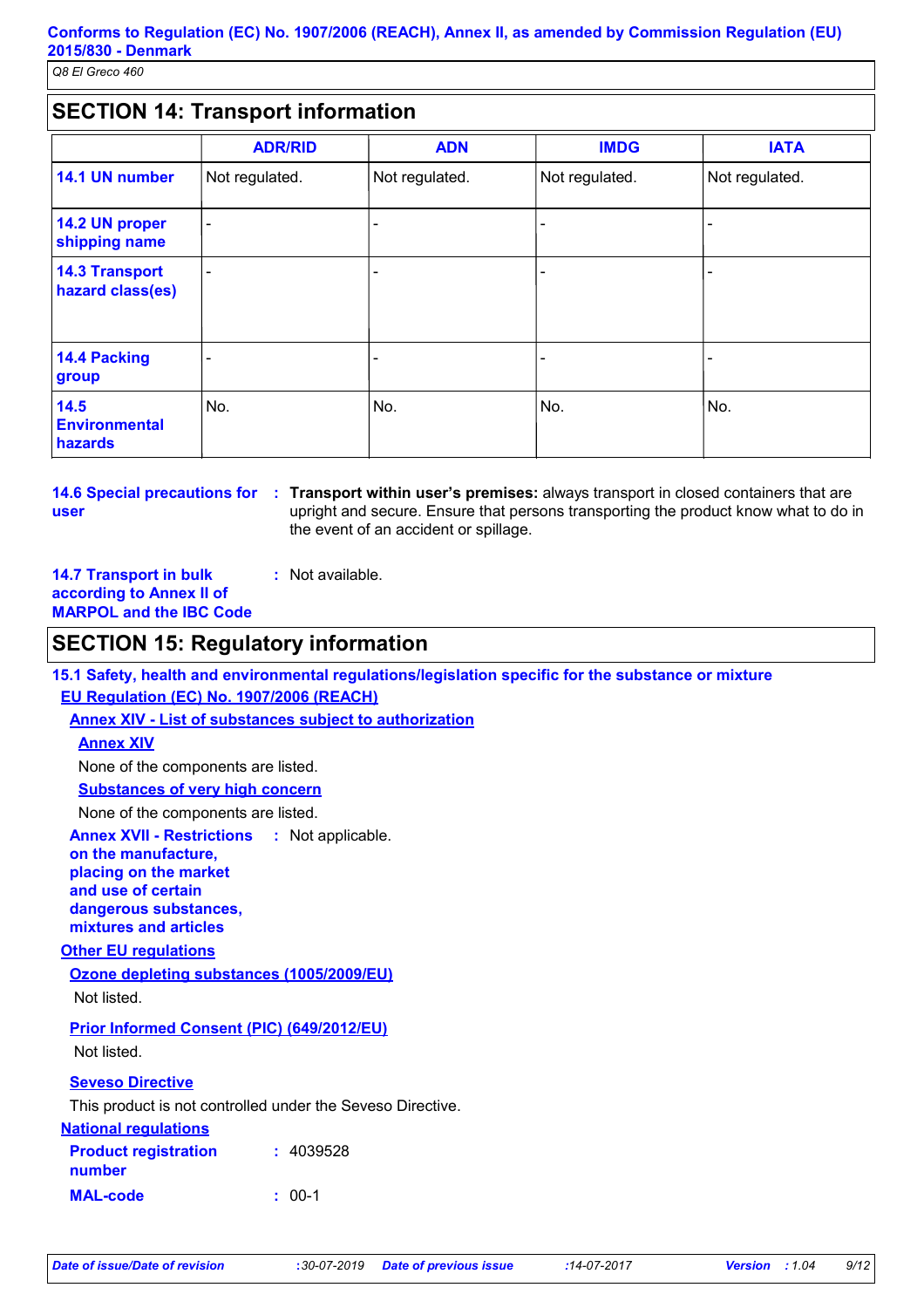# **SECTION 15: Regulatory information**

| <b>Protection based on MAL</b>                                       | : According to the regulations on work involving coded products, the following<br>stipulations apply to the use of personal protective equipment:                                                                                                                                                                                                                                                                             |
|----------------------------------------------------------------------|-------------------------------------------------------------------------------------------------------------------------------------------------------------------------------------------------------------------------------------------------------------------------------------------------------------------------------------------------------------------------------------------------------------------------------|
|                                                                      | <b>General:</b> Gloves must be worn for all work that may result in soiling. Apron/<br>coveralls/protective clothing must be worn when soiling is so great that regular work<br>clothes do not adequately protect skin against contact with the product. A face<br>shield must be worn in work involving spattering if a full mask is not required. In this<br>case, other recommended use of eye protection is not required. |
|                                                                      | In all spraying operations in which there is return spray, the following must be worn:<br>respiratory protection and arm protectors/apron/coveralls/protective clothing as<br>appropriate or as instructed.                                                                                                                                                                                                                   |
|                                                                      | MAL-code: 00-1<br>Application: When spraying in existing* spray booths, if the operator is outside the<br>spray zone.                                                                                                                                                                                                                                                                                                         |
|                                                                      | - Arm protectors must be worn.                                                                                                                                                                                                                                                                                                                                                                                                |
|                                                                      | During all spraying where atomization occurs in cabins or spray booths where the<br>operator is inside the spray zone and during spraying outside a closed facility, cabin<br>or booth.                                                                                                                                                                                                                                       |
|                                                                      | - Full mask with combined filter, coveralls and hood must be worn.                                                                                                                                                                                                                                                                                                                                                            |
|                                                                      | <b>Drying:</b> Items for drying/drying ovens that are temporarily placed on such things as<br>rack trolleys, etc. must be equipped with a mechanical exhaust system to prevent<br>fumes from wet items from passing through workers' inhalation zone.                                                                                                                                                                         |
|                                                                      | <b>Polishing:</b> When polishing treated surfaces, a mask with dust filter must be worn.<br>When machine grinding, eye protection must be worn. Work gloves must always be<br>worn.                                                                                                                                                                                                                                           |
|                                                                      | <b>Caution</b> The regulations contain other stipulations in addition to the above.                                                                                                                                                                                                                                                                                                                                           |
|                                                                      | *See Regulations.                                                                                                                                                                                                                                                                                                                                                                                                             |
| <b>Hazard class for water</b><br>(WGK)                               | $\pm$ 1                                                                                                                                                                                                                                                                                                                                                                                                                       |
| <b>VOC content</b>                                                   | : Exempt.                                                                                                                                                                                                                                                                                                                                                                                                                     |
| <b>International requlations</b><br>Not listed.                      | <b>Chemical Weapon Convention List Schedules I, II &amp; III Chemicals</b>                                                                                                                                                                                                                                                                                                                                                    |
| <b>Montreal Protocol</b><br>Not listed.                              |                                                                                                                                                                                                                                                                                                                                                                                                                               |
| Not listed.                                                          | <b>Stockholm Convention on Persistent Organic Pollutants</b>                                                                                                                                                                                                                                                                                                                                                                  |
| Not listed.                                                          | <b>Rotterdam Convention on Prior Informed Consent (PIC)</b>                                                                                                                                                                                                                                                                                                                                                                   |
| <b>UNECE Aarhus Protocol on POPs and Heavy Metals</b><br>Not listed. |                                                                                                                                                                                                                                                                                                                                                                                                                               |
| <b>Inventory list</b><br><b>Australia</b>                            | : Not determined.                                                                                                                                                                                                                                                                                                                                                                                                             |
| <b>Date of issue/Date of revision</b>                                | 10/12<br>$:30 - 07 - 2019$<br><b>Date of previous issue</b><br>:14-07-2017<br><b>Version</b> : 1.04                                                                                                                                                                                                                                                                                                                           |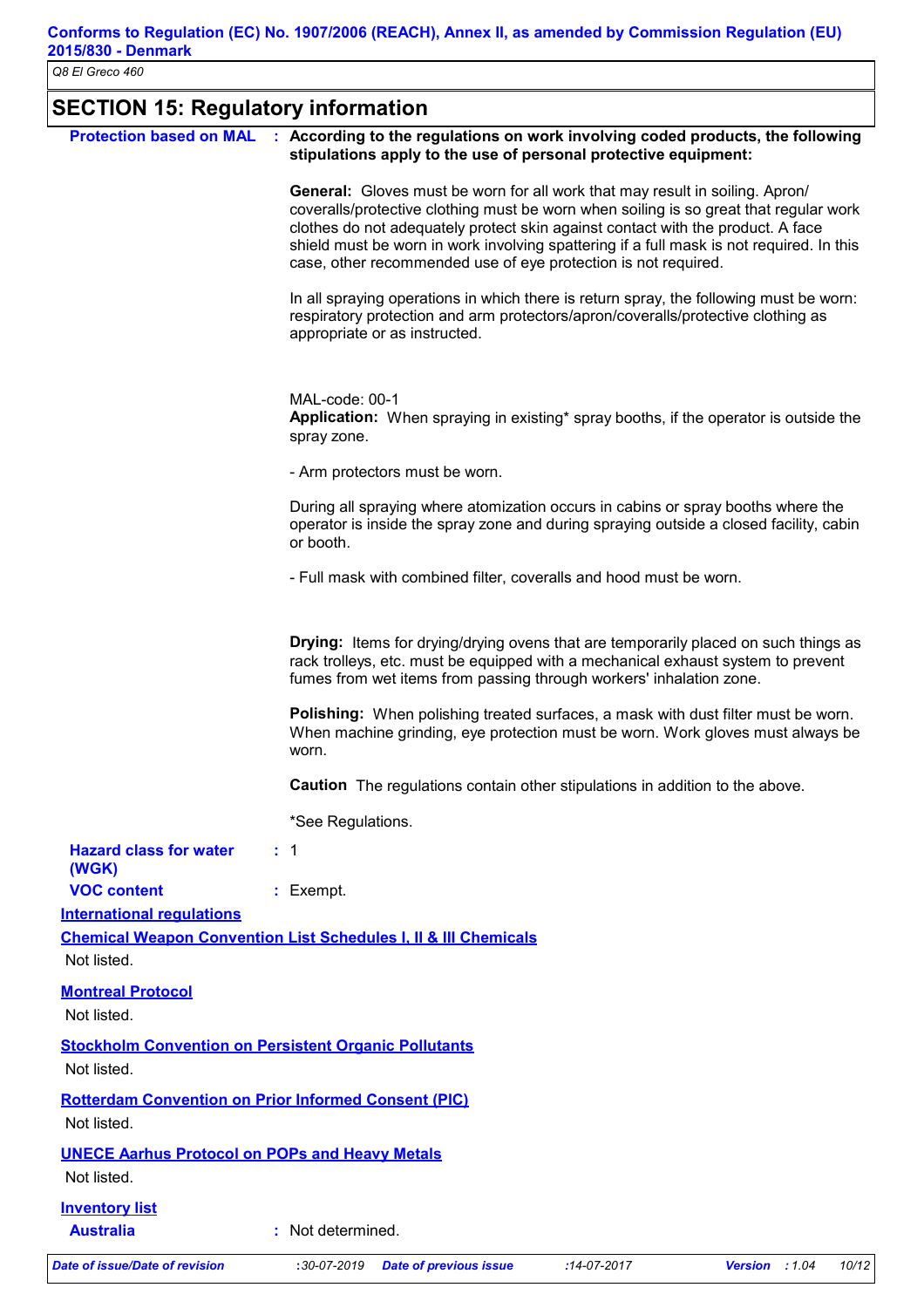# **SECTION 15: Regulatory information**

| <b>Canada</b>               | : Not determined.                                                                                                                                                                           |  |
|-----------------------------|---------------------------------------------------------------------------------------------------------------------------------------------------------------------------------------------|--|
| <b>China</b>                | : Not determined.                                                                                                                                                                           |  |
| <b>Europe</b>               | : At least one component is not listed in EINECS but all such components are listed in<br>ELINCS. Please contact your supplier for information on the inventory status of this<br>material. |  |
| <b>Japan</b>                | : Japan inventory (ENCS): Not determined.<br><b>Japan inventory (ISHL)</b> : Not determined.                                                                                                |  |
| <b>Malaysia</b>             | : Not determined                                                                                                                                                                            |  |
| <b>New Zealand</b>          | : Not determined.                                                                                                                                                                           |  |
| <b>Philippines</b>          | : Not determined.                                                                                                                                                                           |  |
| <b>Republic of Korea</b>    | : Not determined.                                                                                                                                                                           |  |
| <b>Taiwan</b>               | : Not determined.                                                                                                                                                                           |  |
| <b>Thailand</b>             | : Not determined.                                                                                                                                                                           |  |
| <b>Turkey</b>               | : Not determined.                                                                                                                                                                           |  |
| <b>United States</b>        | : Not determined.                                                                                                                                                                           |  |
| <b>Viet Nam</b>             | : Not determined.                                                                                                                                                                           |  |
| <b>15.2 Chemical Safety</b> | : This product contains substances for which Chemical Safety Assessments are still                                                                                                          |  |

**Assessment**

required.

# **SECTION 16: Other information**

 $\nabla$  Indicates information that has changed from previously issued version.

| <b>Abbreviations and</b> | $\therefore$ ATE = Acute Toxicity Estimate                                                  |
|--------------------------|---------------------------------------------------------------------------------------------|
| acronyms                 | CLP = Classification, Labelling and Packaging Regulation [Regulation (EC) No.<br>1272/2008] |
|                          | DMEL = Derived Minimal Effect Level                                                         |
|                          | DNEL = Derived No Effect Level                                                              |
|                          | EUH statement = CLP-specific Hazard statement                                               |
|                          | PBT = Persistent, Bioaccumulative and Toxic                                                 |
|                          | PNEC = Predicted No Effect Concentration                                                    |
|                          | <b>RRN = REACH Registration Number</b>                                                      |
|                          | vPvB = Very Persistent and Very Bioaccumulative                                             |

### **Procedure used to derive the classification according to Regulation (EC) No. 1272/2008 [CLP/GHS]**

| <b>Classification</b> | <b>Justification</b> |
|-----------------------|----------------------|
| Not classified.       |                      |

### **Full text of abbreviated H statements**

Not applicable.

### **Full text of classifications [CLP/GHS]**

Not applicable.

| <b>Training advice</b>             | : Ensure operatives are trained to minimise exposures.         |
|------------------------------------|----------------------------------------------------------------|
| Date of printing                   | $: 30-07-2019$                                                 |
| Date of issue/ Date of<br>revision | $: 30-07-2019$                                                 |
| Date of previous issue             | $: 14-07-2017$                                                 |
| <b>Version</b>                     | : 1.04                                                         |
| <b>Prepared by</b>                 | : Kuwait Petroleum Research & Technology B.V., The Netherlands |
| <b>Notice to reader</b>            |                                                                |